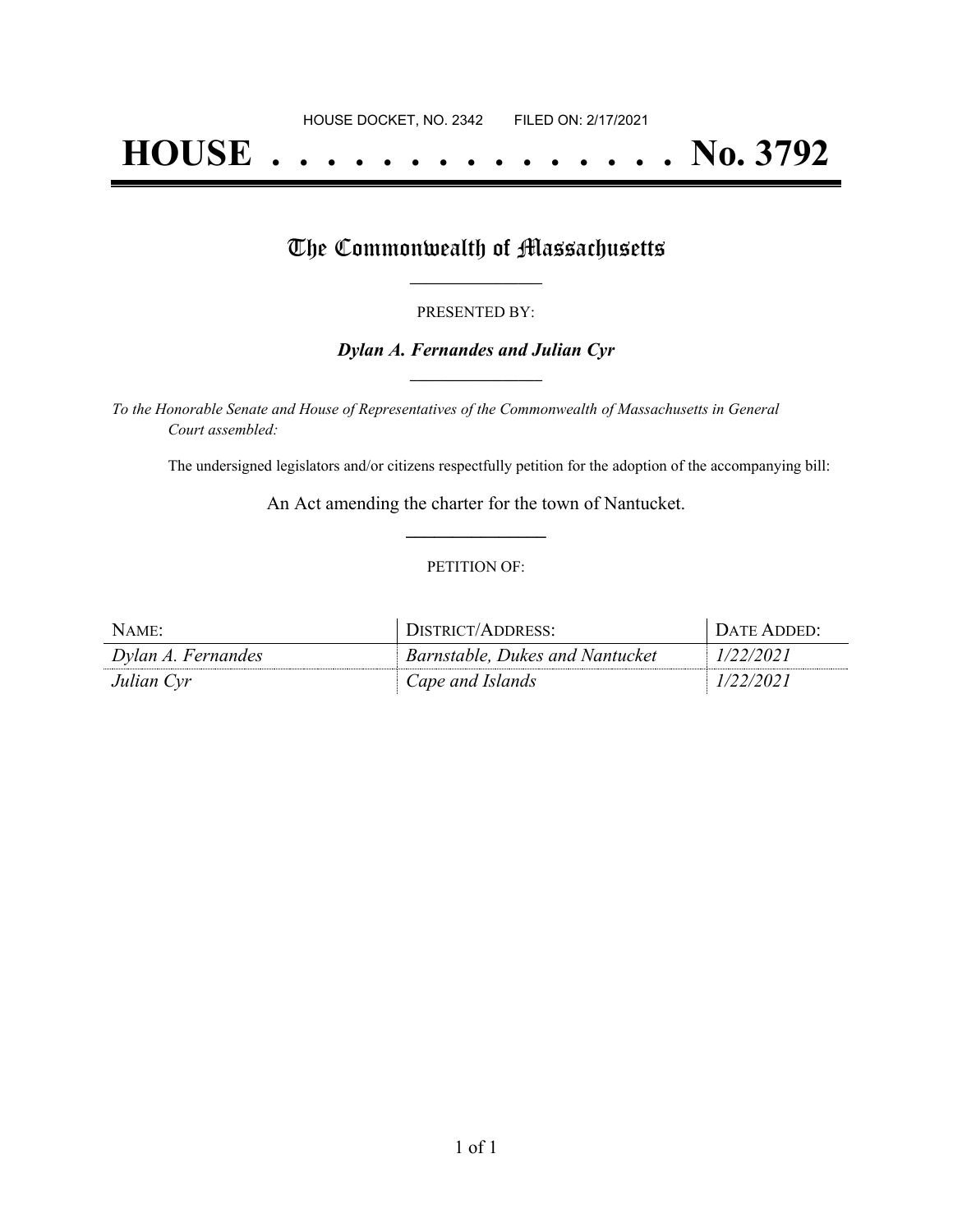#### HOUSE DOCKET, NO. 2342 FILED ON: 2/17/2021

## **HOUSE . . . . . . . . . . . . . . . No. 3792**

By Representative Fernandes of Falmouth and Senator Cyr, a joint petition (accompanied by bill, House, No. 3792) of Dylan A. Fernandes and Julian Cyr (by vote of the town) relative to amending the charter of the town of Nantucket. Municipalities and Regional Government. [Local Approval Received.]

### The Commonwealth of Massachusetts

**In the One Hundred and Ninety-Second General Court (2021-2022) \_\_\_\_\_\_\_\_\_\_\_\_\_\_\_**

**\_\_\_\_\_\_\_\_\_\_\_\_\_\_\_**

An Act amending the charter for the town of Nantucket.

Be it enacted by the Senate and House of Representatives in General Court assembled, and by the authority *of the same, as follows:*

 SECTION 1. Section 2.1 of article II of the charter of the town of Nantucket, as established by chapter 289 of the acts of 1996, as amended, which is on file in the office of the archivist of the commonwealth, as provided in section 12 of chapter 43B of the General Laws, is hereby amended as follows: 1. Striking out the first sentence of the second paragraph said section 2.1 and replacing it with the following: Notwithstanding the foregoing, certain powers of Town Meeting as to real estate acquisitions and funding of capital projects at Nantucket Airport shall also be vested in the Select

9 Board, as specified in

10 Sections 3.3 and 3.6, subject to the voters' right to petition, as specified in Sections 11 2.1(b), 3.3, and 3.6.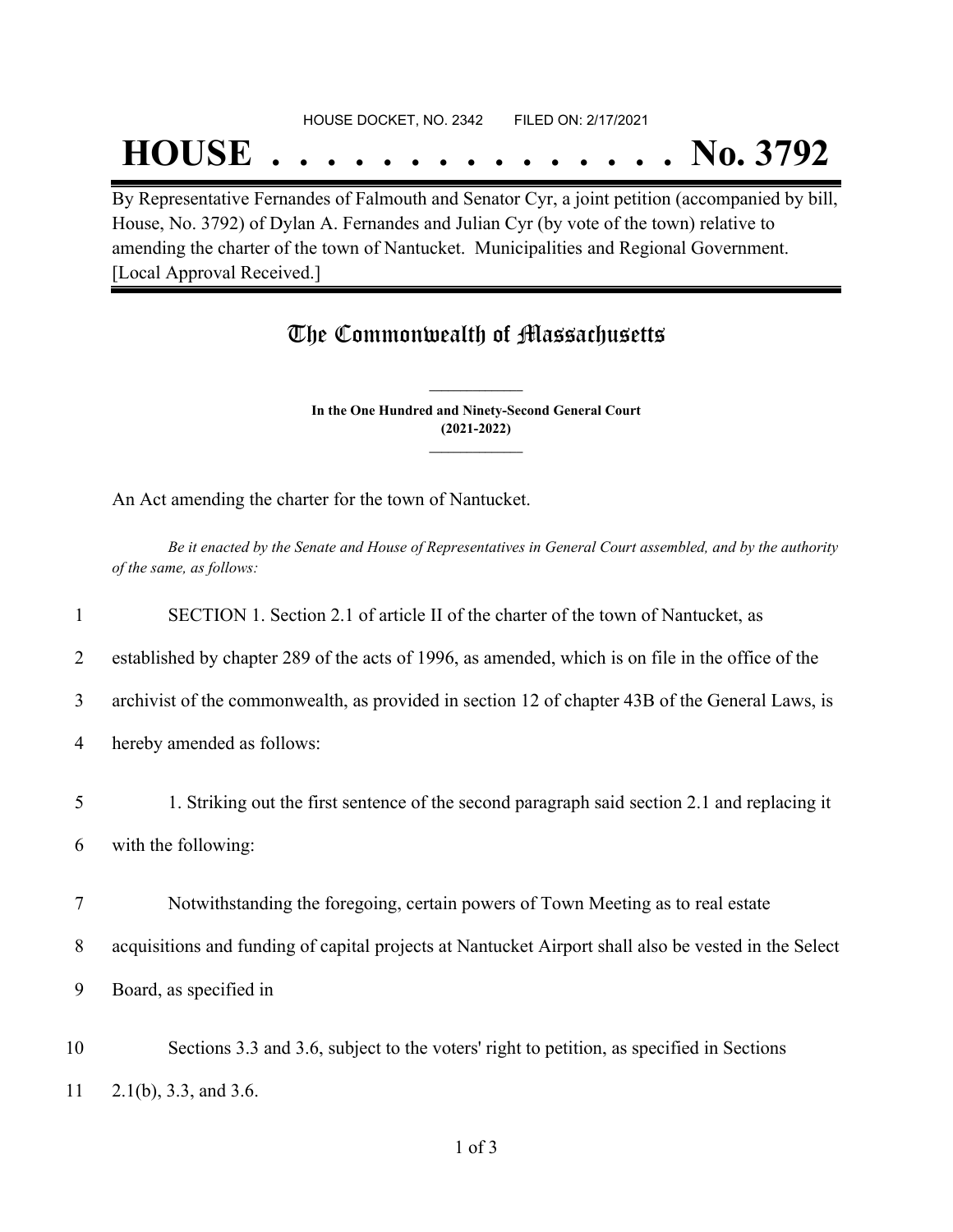2. Striking out section 2.1(b) and replacing it with the following:

 To veto any real estate acquisition voted by the Select Board pursuant to Section 3.3 or any vote regarding funding of capital projects at the Nantucket Airport pursuant to Section 3.6; provided, however, that a petition proposing such veto in the form of a Town Meeting warrant article is signed by at least ten registered voters and provided that the petition is timely filed with the Town Clerk. The Town Clerk shall then present the petition to the Select Board within the time permitted for inclusion of the article in the next Annual Town Meeting or Special Town Meeting warrant. The Select Board or the Nantucket Airport Commission, as applicable may proceed with the real estate acquisition or use of funding of capital projects to benefit the Airport unless a petition to veto such acquisition or funding is filed with the Town Clerk within 15 days of the public notice provided for Section 3.6 of this Charter. SECTION 2. Section 3.1 of article III of said charter is hereby amended by adding a new section 3.6 as follows: Section 3.6 Funding for the Benefit of the Nantucket Airport At the request of the Nantucket Airport Commission, the Select Board may, notwithstanding any law to the contrary, vote to appropriate, borrow or transfer from available funds any sum of money to be placed in the Airport enterprise fund, or any other fund established for the benefit of Nantucket Airport, in order to permit the Nantucket Airport Commission or the Nantucket Airport to qualify for available grants and loans; provided that the amount of such appropriation or borrowing shall not exceed the total cost of the Capital Project for which the appropriation or borrowing is authorized pursuant to Section 2.1(b) of this Charter; and provided further that any amount authorized to be appropriated, borrowed or transferred by